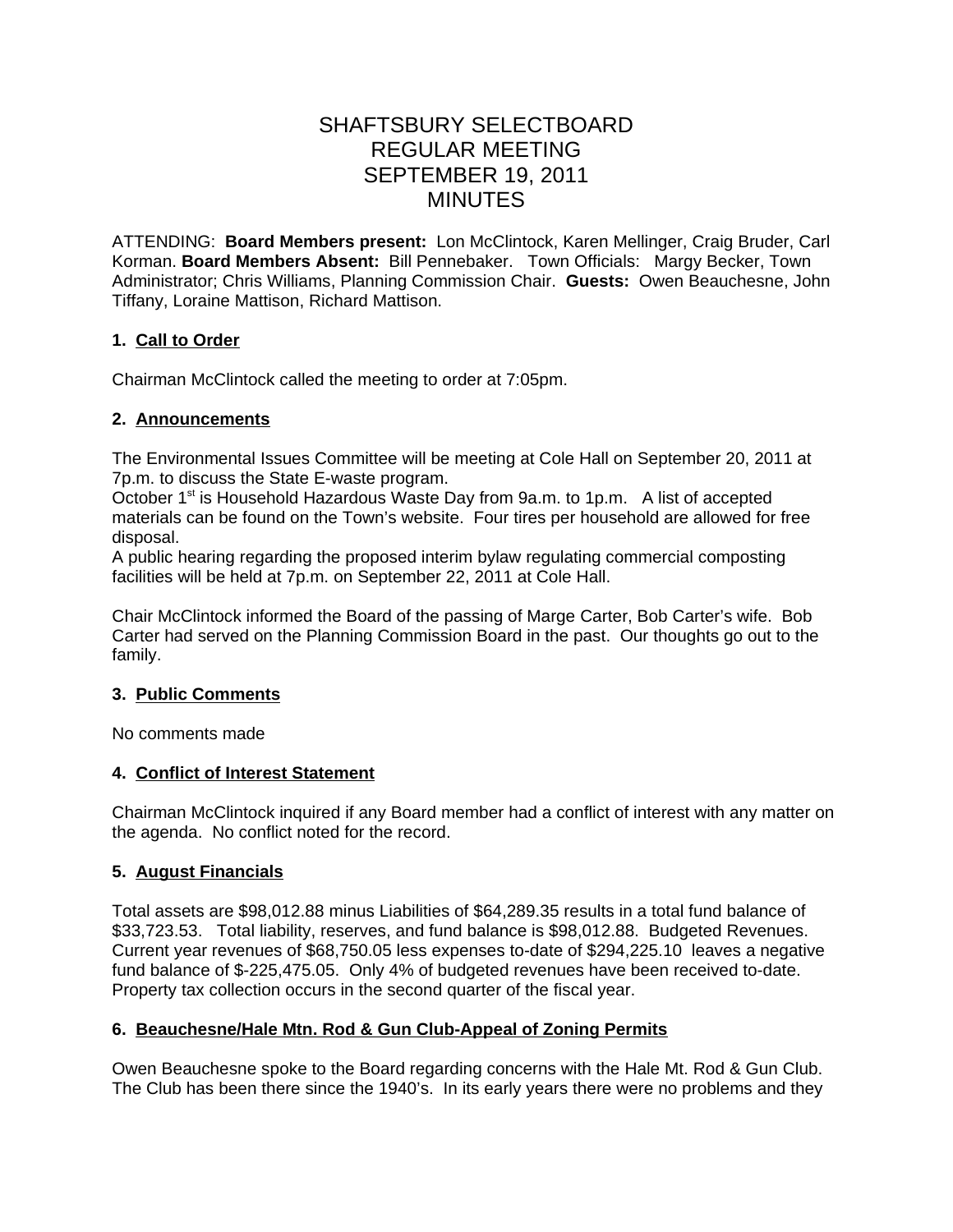worked with their neighbors. In the 1980's those dynamics started to change. The Club started to expand without zoning permits. Buildings were erected without permits. There are no regulations in place limiting as to what firearms can be fired there. The range serves three states, with police from these states firing at the range. At one time there were 25 zoning violations found, but the Club was found not guilty for any violations. Mr. Beauchesne stated that there was a conflict of interest at that time regarding some Town-appointed members of volunteer boards and commissions. Some Town board members were friends of people who belonged to the club. Mr. Beauchesne stated the Zoning Administrator shot at the Club. Eventually the DRB found the Club guilty of two violations. The Club appealed to the

Environmental Court. Mr. Beauchesne asked why the Town is sitting on the sidelines. Mr. Beauchesne stated that the streams have been tested and lead has been found in the streams.

Chair McClintock stated that the DRB could not do a site evaluation due to the fact that the application from the club was incomplete. The Town Attorney agreed with Owen Beauchesne's attorney that he should be granted party status. The attorney asked the court to allow the DRB to review the case; the court refused.

The Environmental Court ruled against Owen Beaurchesne. The Supreme Court sent the case back to the Environmental Court.

Carl Korman asked if Mr. Beauchesne wanted the Select Board to intervene or file a separate complaint. Mr. Beauchesne asked the Town to look at all options.

Lon McClintock will ask the Town Attorney to make an argument to the court to have Hale Mountain submit a complete application to the DRB and to not circumvent the public process.

John Tiffany stated that since 1985 he can't shoot out his back door, so he goes to Hale Mt. to shoot and says it is a safe place to shoot.

Loraine Mattison, a resident in the vicinity of the Club, stated that in the early years of the Club there were no problems. But the Club has changed and the shooting is so loud that she can no longer sit on her deck in the summer.

Richard Mattison stated that the guns they are shooting are so loud that he has to go to his basement when they are shooting.

#### **7. Zoning Administrator's Hours**

Chris Williams, Chair of the Planning Commission, stated that there is back log of permits, environmental issues, zoning enforcement, and there are complaints coming in. In order to improve the performance in the Zoning Administrator's office hours need to be increased from 12 to 16 hours per week until June. **Karen Mellinger made the motion to increase the Zoning Administrator's hours from 12 to 16 hours per week. Craig Bruder seconded. Motion carried 4-0.**

#### **8. Proposed Zoning Bylaw Amendments – Set Hearing Date**

Chris Williams stated the Planning Commission has completed the required notification process regarding the proposed zoning amendments. Hearings will be set for October. Chris Williams stated that due to FEMA requirements, the Town's flood hazard regulations need to be revised. FEMA has updated flood maps. The by-laws need to adopt the FEMA maps and definitions. This is a time-sensitive matter.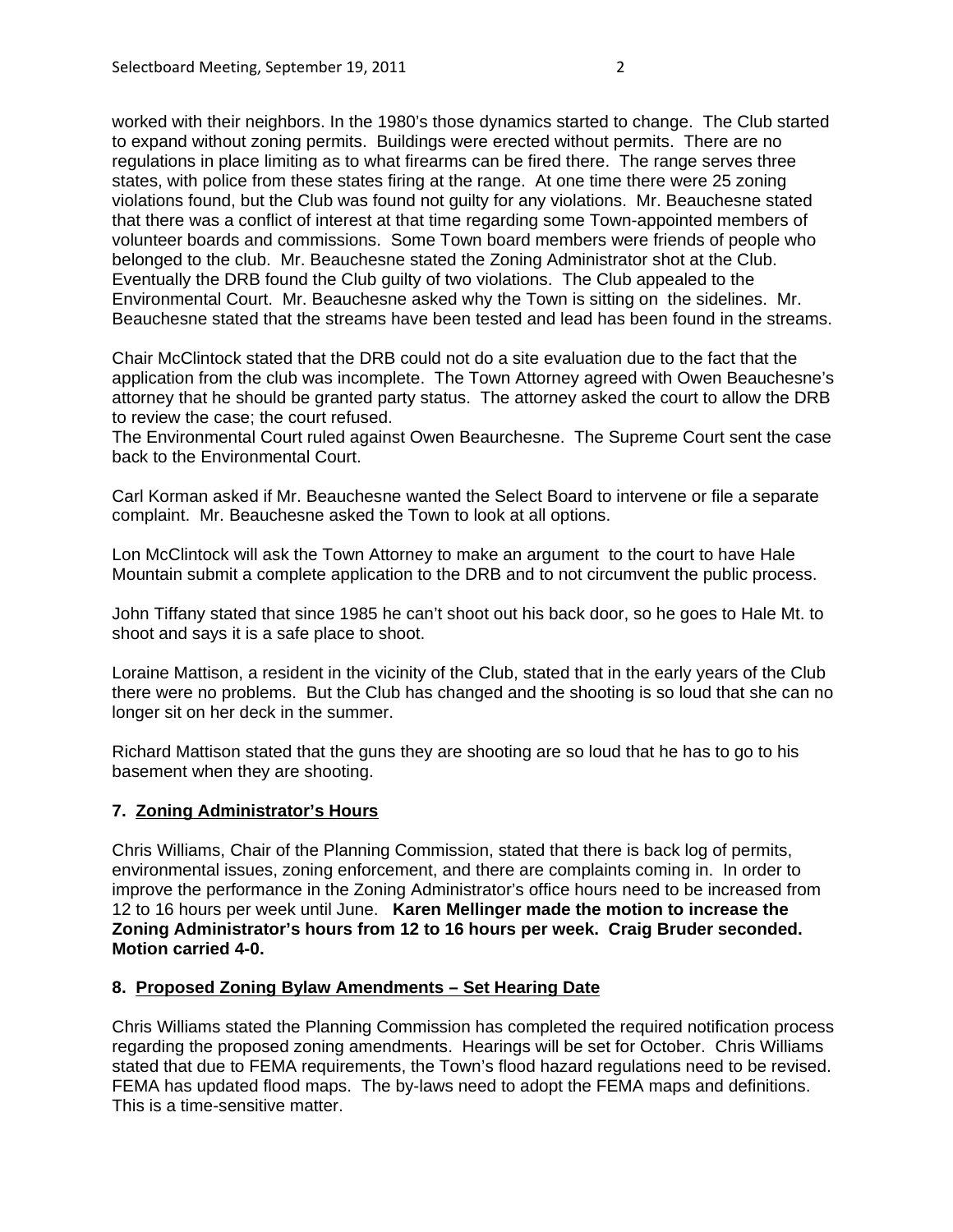# **9. Irene Damage – Fire House Status**

Jim Secor validated the work to be done with an estimate of \$44, 230. The Town's property insurance policy will cover reconstruction. There is a question as to whether the policy will cover undamaged material if not compliant to code. The wording of the policy needs to be examined further.

# **10. Town Administrator Report**

Margy Becker, Town Administrator, reported that she is waiting for the site visits and assessment from a FEMA Project Officer regarding Tropical Storm Irene damages. The officer will then assist with the next phase of reimbursement.

There was minor damage done at Howard Park. There are now two volunteers who will be locking and unlocking the Park in the morning and at dusk.

Removal of the contaminated motor oil and tank at the transfer station is still being looked into. Margy Becker is looking for back-up staffing at the transfer station. She has made

arrangements for additional staff to assist with enforcement and sale of access permits. Sullivan & Powers has received all the information asked for.

Joan Vargo is working a couple extra hours to help track Irene-related expenses and to provide information to Sullivan Powers.

The highway crew performance reviews are complete.

The Road Foreman will be looking at resumes for a sixth crew member.

# **11. Other Business**

A request from the Listers to adjust the Grand List due to an error for parcel ID #180145 acreage. **Karen Mellinger made the motion to adjust the acreage on parcel ID #180145 from 3.04 acres to 14.18 acres as advised by the Listers. Craig Bruder seconded. Motion carried 4-0.**

Dave Newell sent possible changes to the insurance policy for the Board to review. Item 1 is an increased cost of construction, #2 an increase coverage on Buck Hill Road Fire House and Cole Hall, #3 add the fences at cemeteries on 7A and Maple Hill Road and the pavilion at Howard Park, #4 increase the deductible on the property.

**Karen Mellinger made the motion to accept items 1-3 which will increase the policy by \$737 per year. Craig Bruder seconded. Motion carried 4-0.**

**Karen Mellinger made the motion to allow residents to bring 4 free tires throughout the day during Hazardous Waste Day. Carl Korman seconded. Motion carried 4-0.**

The Board agreed to have CATV air the hearing for composting on Thursday at 7p.m. for a fee of \$50.

**Carl Korman made the motion to authorize ID cards to be carried by all personnel – Select Board and Emergency people and the Chair be given the authority to declare an emergency with personnel reporting to the Chair or Town Administrator. Craig Bruder seconded. Motion carried 4-0.**

# **12. Approval of Minutes**